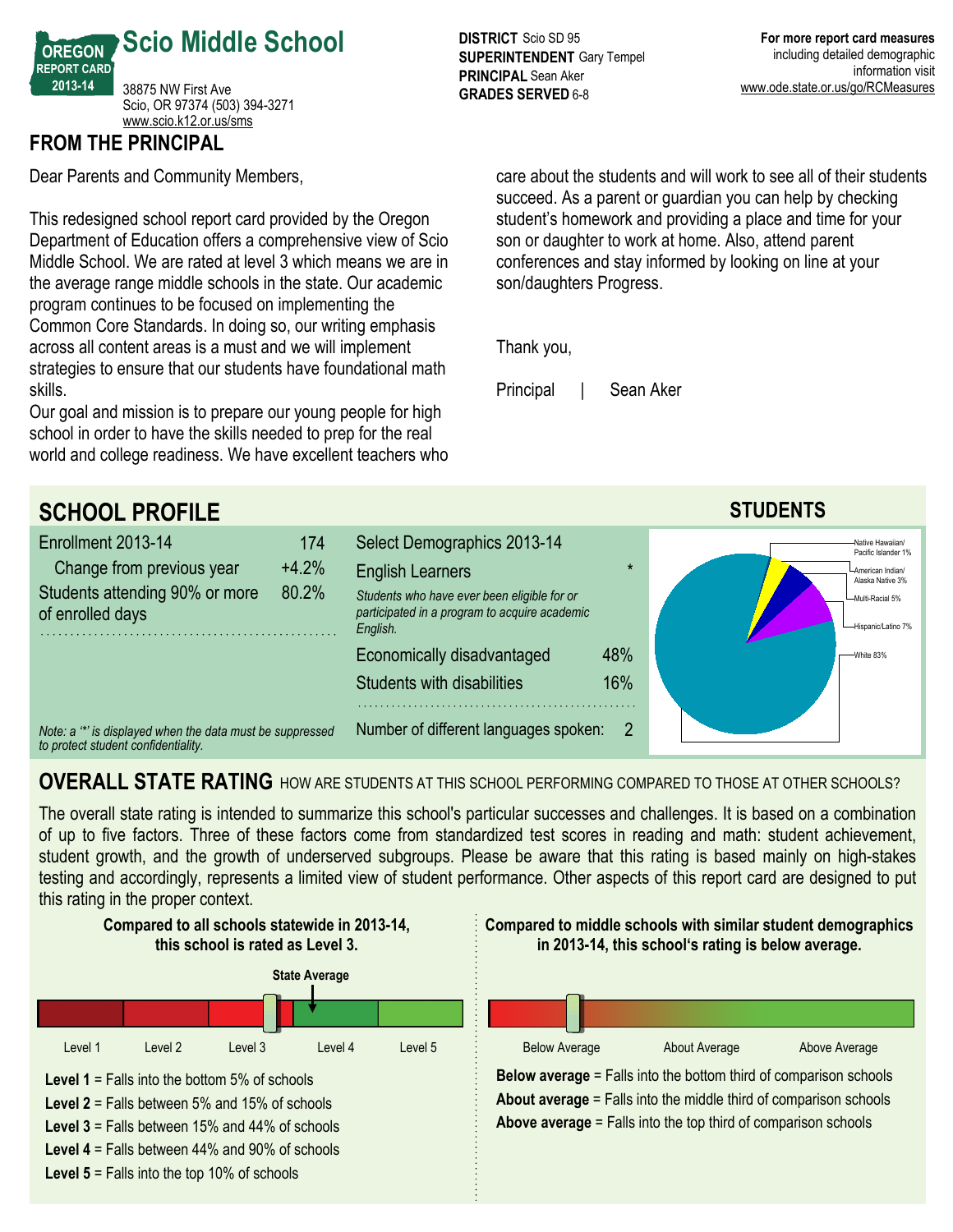**REPORT CARD** 38875 NW First Ave Scio, OR 97374 (503) 394-3271 <www.scio.k12.or.us/sms>

**Scio Middle School**

**OREGON**

**201314**

### **PROGRESS** ARE STUDENTS MAKING ADEQUATE GAINS OVER TIME?



*Visit www.ode.state.or.us/go/data for additional assessment results. Note: a '\*' is displayed when data are unavailable or to protect student confidentiality.*

# **OUTCOMES** FOR KEY STUDENT GROUPS AT THIS SCHOOL COMPARED TO THE SAME GROUPS STATEWIDE

| <b>STUDENT</b>           |                                   |               |                     |                                                             |                    |               |               |                                                             |                                                                             |                  |               |                                                              |
|--------------------------|-----------------------------------|---------------|---------------------|-------------------------------------------------------------|--------------------|---------------|---------------|-------------------------------------------------------------|-----------------------------------------------------------------------------|------------------|---------------|--------------------------------------------------------------|
| GROUP<br><b>OUTCOMES</b> |                                   | School<br>(%) | Oregon<br>(%)       | School<br>Performance Performance Compared to<br>OR Average |                    | School<br>(%) | Oregon<br>(%) | School<br>Performance Performance Compared to<br>OR Average |                                                                             | School<br>$(\%)$ | Oregon<br>(%) | School<br>:Performance Performance Compared to<br>OR Average |
|                          | <b>Economically Disadvantaged</b> |               |                     | American Indian/Alaska Native                               |                    |               |               | <b>Native Hawaiian/Pacific Islander</b>                     |                                                                             |                  |               |                                                              |
|                          | Reading                           | 58.0          | 57.8                | $+0.2$                                                      | Reading            | 33.3          | 54.9          | $-21.6$                                                     | Reading                                                                     |                  | 55.6          | $\star$                                                      |
|                          | <b>Mathematics</b>                | 46.9          | 49.5                | $-2.6$                                                      | <b>Mathematics</b> | 16.7          | 45.6          | $-28.9$                                                     | <b>Mathematics</b>                                                          | $\star$          | 52.4          |                                                              |
|                          | Science                           | 81.3          | 54.6                | $+26.7$                                                     | Science            |               | 54.0          | $\star$                                                     | Science                                                                     | $\star$ :        | 48.4          | $\star$                                                      |
|                          | <b>English Learners</b>           |               |                     |                                                             | Asian              |               |               |                                                             | <b>White</b>                                                                |                  |               |                                                              |
|                          | Reading                           |               | 47.7                | $\star$                                                     | Reading            | $\star$ :     | 79.8          | $^\star$                                                    | Reading                                                                     | 66.9:            | 75.8          | $-8.9$                                                       |
|                          | <b>Mathematics</b>                |               | 46.5                | $\star$                                                     | <b>Mathematics</b> |               | 81.3          | $\star$                                                     | <b>Mathematics</b>                                                          | 53.5             | 67.3          | $-13.8$                                                      |
|                          | Science                           |               | 40.5                | $\star$                                                     | Science            |               | 74.8          | $\star$                                                     | Science                                                                     | 84.9:            | 74.5          | $+10.4$                                                      |
|                          | <b>Students with Disabilities</b> |               |                     | <b>Black/African American</b>                               |                    |               |               | <b>Female</b>                                               |                                                                             |                  |               |                                                              |
|                          | Reading                           | 50.0          | 30.5                | $+19.5$                                                     | Reading            | *             | 50.5          | $\star$                                                     | Reading                                                                     | 69.6             | 73.7          | $-4.1$                                                       |
|                          | <b>Mathematics</b>                | 29.2          | 22.3                | $+6.9$                                                      | Mathematics        |               | 39.1          | $^\star$                                                    | Mathematics                                                                 | 47.8:            | 63.7          | $-15.9$                                                      |
|                          | Science                           |               | 36.7                | $^\star$                                                    | Science            |               | 39.1          | $\star$                                                     | Science                                                                     | 75.0:            | 64.9          | $+10.1$                                                      |
|                          | <b>Migrant</b>                    |               |                     | <b>Hispanic/Latino</b>                                      |                    |               |               | <b>Male</b>                                                 |                                                                             |                  |               |                                                              |
|                          | Reading                           | $\star$ :     | 42.5                | $\star$                                                     | Reading            | 69.2          | 52.4          | $+16.8$                                                     | Reading                                                                     | 64.4:            | 65.9          | $-1.5$                                                       |
|                          | <b>Mathematics</b>                |               | 41.2                | $\star$                                                     | <b>Mathematics</b> | 46.2          | 47.0          | $-0.8$                                                      | <b>Mathematics</b>                                                          | 53.5:            | 60.7          | $-7.2$                                                       |
|                          | Science                           |               | 33.2                | $\star$                                                     | Science            |               | 45.9          |                                                             | Science                                                                     | 88.6             | 68.8          | $+19.8$                                                      |
|                          | <b>Talented and Gifted</b>        |               | <b>Multi-Racial</b> |                                                             |                    |               |               |                                                             |                                                                             |                  |               |                                                              |
|                          | Reading                           |               | 98.5                | $\star$                                                     | Reading            | 75.0:         | 73.6          | $+1.4$                                                      | Note: a "*' is displayed when data are<br>unavailable or to protect student |                  |               |                                                              |
|                          | <b>Mathematics</b>                |               | 98.2                | $\star$                                                     | <b>Mathematics</b> | 37.5          | 64.5          | $-27.0$                                                     | confidentiality.                                                            |                  |               |                                                              |
|                          | Science                           |               | 98.1                | $^\star$                                                    | Science            |               | 70.5          | $\star$                                                     |                                                                             |                  |               |                                                              |
|                          |                                   |               |                     |                                                             |                    |               |               |                                                             |                                                                             |                  |               |                                                              |